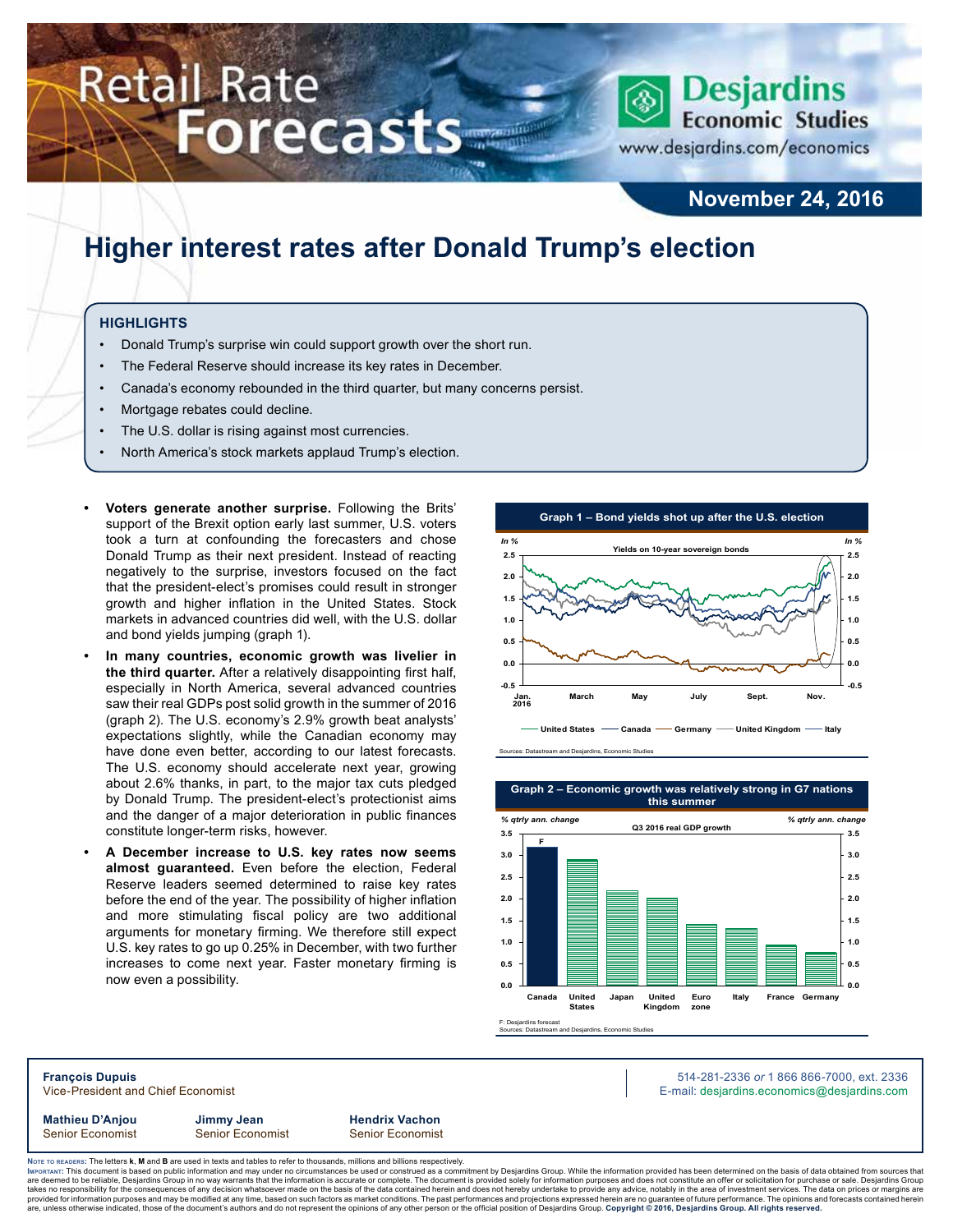

*Retail Rate Forecasts* November 2016 www.desjardins.com/economics

- **• Canada's economy is facing headwinds and tailwinds.** The federal government's new restrictions on residential credit and the increase in some mortgage rates should slow activity in the housing sector (graph 3). The uncertainties associated with the surge in U.S. protectionism could also hurt Canadian business investment; the possibility of a repeal of NAFTA, although remote, is a major new risk. Conversely, Canada's economy will benefit from faster growth in U.S. demand, a weaker Canadian dollar, and the expansion to the federal government's stimulus plan. The Bank of Canada should keep its key rates where they are for several more quarters.
- **• Upside pressure on some mortgage rates.** Posted retail rates remain very stable. In a context in which bond yields and swap rates have gone up substantially (graph 4), Canadian financial institutions' financing costs are on the rise, however, which has already prompted some banks to increase their promotional mortgage rates. As medium- and long-term financing costs should continue to rise gradually, the decline in rebates on mortgage rates could become general. The mortgage rates that borrowers actually pay could therefore go up somewhat in the coming quarters, although they will remain low, historically speaking. Variable rates and short-term retail rates should be more stable.









Sources: Datastream and Desjardins, Economic Studies

#### **Table 1 Forecasts : Retail rate**

|                         | <b>Discount</b><br>rate (1) | Prime rate (1) | Mortgage rate (1) |               |               | Term savings (1) (2) |               |               |  |
|-------------------------|-----------------------------|----------------|-------------------|---------------|---------------|----------------------|---------------|---------------|--|
|                         |                             |                | 1 year            | 3 years       | 5 years       | 1 year               | 3 years       | 5 years       |  |
| Realized - End of month |                             |                |                   |               |               |                      |               |               |  |
| May 2016                | 0.75                        | 2.70           | 3.14              | 3.39          | 4.74          | 0.85                 | 1.15          | 1.50          |  |
| June 2016               | 0.75                        | 2.70           | 3.14              | 3.39          | 4.74          | 0.85                 | 1.15          | 1.50          |  |
| <b>July 2016</b>        | 0.75                        | 2.70           | 3.14              | 3.39          | 4.74          | 0.85                 | 1.15          | 1.50          |  |
| August 2016             | 0.75                        | 2.70           | 3.14              | 3.39          | 4.74          | 0.85                 | 1.15          | 1.50          |  |
| Sept. 2016              | 0.75                        | 2.70           | 3.14              | 3.39          | 4.74          | 0.85                 | 1.15          | 1.50          |  |
| Oct. 2016               | 0.75                        | 2.70           | 3.14              | 3.39          | 4.74          | 0.85                 | 1.15          | 1.50          |  |
| Nov. 23, 2016           | 0.75                        | 2.70           | 3.14              | 3.39          | 4.74          | 0.85                 | 1.15          | 1.50          |  |
| <b>Forecasts</b>        |                             |                |                   |               |               |                      |               |               |  |
| End of quarter          |                             |                |                   |               |               |                      |               |               |  |
| 2016: Q4                | $0.50 - 1.00$               | $2.45 - 2.95$  | $2.89 - 3.39$     | $3.14 - 3.64$ | 4.49-4.99     | $0.60 - 1.10$        | $0.90 - 1.40$ | $1.25 - 1.75$ |  |
| 2017: Q1                | $0.50 - 1.00$               | $2.45 - 2.95$  | $2.89 - 3.39$     | $3.14 - 3.64$ | 4.49-4.99     | $0.60 - 1.10$        | $0.90 - 1.40$ | $1.25 - 1.75$ |  |
| 2017: Q2                | $0.50 - 1.00$               | $2.45 - 2.95$  | $2.89 - 3.39$     | $3.14 - 3.64$ | 4.49-4.99     | $0.60 - 1.10$        | $0.90 - 1.40$ | $1.25 - 1.75$ |  |
| 2017: Q3                | $0.50 - 1.00$               | $2.45 - 2.95$  | $2.89 - 3.39$     | $3.14 - 3.64$ | 4.49-4.99     | $0.60 - 1.10$        | $0.90 - 1.40$ | $1.25 - 1.75$ |  |
| End of year             |                             |                |                   |               |               |                      |               |               |  |
| 2017                    | $0.25 - 1.25$               | $2.20 - 3.20$  | $2.75 - 3.55$     | $3.00 - 3.80$ | $4.35 - 5.15$ | $0.45 - 1.25$        | $0.75 - 1.55$ | $1.10 - 1.90$ |  |
| 2018                    | $0.50 - 1.50$               | $2.45 - 3.45$  | $2.85 - 3.65$     | $3.40 - 4.20$ | 4.65-5.45     | $0.55 - 1.35$        | $0.85 - 1.65$ | $1.40 - 2.20$ |  |
| 2019                    | $0.25 - 1.25$               | $2.20 - 3.20$  | $2.60 - 3.40$     | $2.90 - 3.70$ | $4.40 - 5.20$ | $0.45 - 1.25$        | $0.80 - 1.60$ | $1.20 - 2.00$ |  |

Note: Forecasts are expressed as ranges. (1) End of quarter forecasts; (2) Non-redeemable (annual). Source: Desjardins, Economic Studies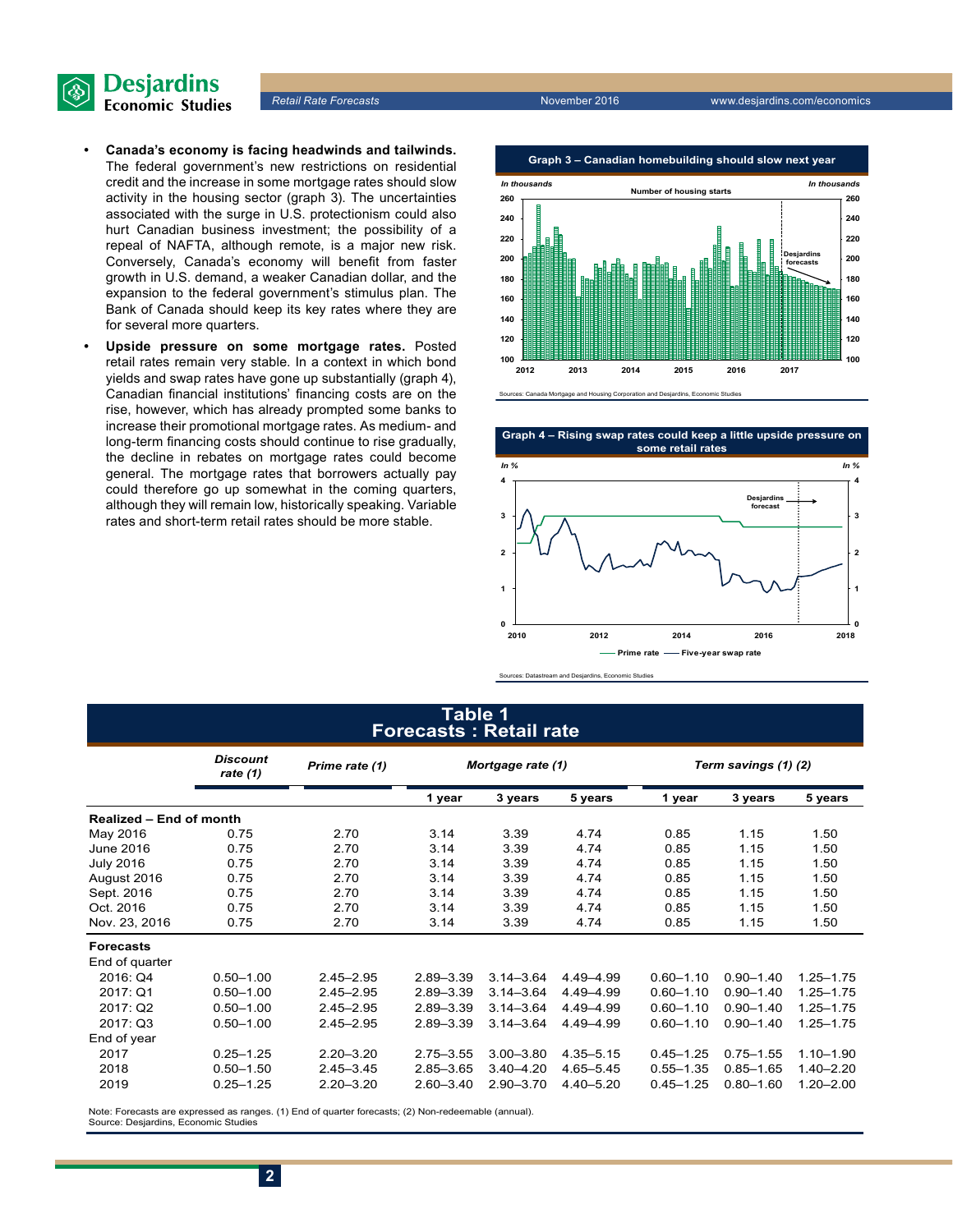

# **CURRENCY MARKETS**

### **The U.S. dollar is rising against most currencies**

- The U.S. dollar had tended to depreciate when Donald Trump gained points in the polls before the U.S. presidential election. It is therefore somewhat surprising that the greenback has surged in the last two weeks. In fact, it is in line with the markets' global reaction. The optimism finally fanned by certain measures Trump promised, such as tax cuts, is supporting the greenback, particularly as anticipations of U.S. monetary firming have intensified.
- The greenback is appreciating against almost all currencies, hitting the Mexican peso the hardest (graph 5). Donald Trump's arrival in the White House could be especially disruptive for Mexico, as it appears that the North American Free Trade Agreement (NAFTA) will be renegotiated, and a wall could be built on the Mexican border. Several other emerging nation currencies have posted big declines against the U.S. dollar. As happened in 2013, the rebound by bond yields is reducing these currencies' appeal, as global capital flows could shift.
- The Canadian dollar was less affected by the greenback's appreciation. Note that the loonie had lost more ground in previous weeks due to a drop in oil prices and pessimistic signals from the Bank of Canada (BoC). The recent upswing in oil prices has offset the widening of interest rate spreads with the United States. That being said, a look at our interest rate forecasts quickly reveals that the Canadian dollar's future trend could remain downwards (graph 6).
- **Forecasts:** We have downgraded our forecasts for the Canadian dollar. Canada's exchange rate should end 2016 at around US\$0.73 (CAN\$1.37/US\$), and 2017 at close to US\$0.70 (CAN\$1.43/US\$). These forecasts include the impact of greater widening by rate spreads with the United States, but also a less optimistic scenario for oil prices. However, the loonie is expected to edge up against other major currencies.





Sources: Datastream and Desjardins, Economic Studies

| <b>Determinants</b>   | <b>Short-term</b> | Long-term |
|-----------------------|-------------------|-----------|
| Oil prices            |                   |           |
| Metals prices         | ⊸                 |           |
| Interest rate spreads |                   |           |

#### **Table 2 Forecasts: currency**

|               | 2015   |        | 2016   |        |        |        |  | 2017   |        |        |        |
|---------------|--------|--------|--------|--------|--------|--------|--|--------|--------|--------|--------|
| End of period | Q3     | Q4     | Q1     | Q2     | Q3     | Q4f    |  | Q1f    | Q2f    | Q3f    | Q4f    |
| US\$/CAN\$    | 0.7510 | 0.7225 | 0.7689 | 0.7737 | 0.7617 | 0.7300 |  | 0.7300 | 0.7200 | 0.7100 | 0.7000 |
| CAN\$/US\$    | 1.3315 | 1.3841 | 1.3006 | 1.2925 | 1.3129 | 1.3699 |  | 1.3699 | 1.3889 | 1.4085 | 1.4286 |
| CAN\$/€       | 1.4863 | .5035  | 1.4820 | 1.4359 | 1.4754 | 1.4521 |  | 1.4521 | 1.4444 | 1.4507 | 1.4571 |
| USS/E         | 1.1162 | 1.0863 | 1.1395 | 1.1110 | 1.1238 | 1.0600 |  | 1.0600 | 1.0400 | 1.0300 | 1.0200 |
| US\$/£        | 1.5148 | 1.4739 | 1.4373 | 1.3368 | 1.2990 | 1.2300 |  | 1.2100 | 1.1700 | 1.1500 | 1.1300 |
| $\sim$        |        |        |        |        |        |        |  |        |        |        | $ -$   |

Sources: Datastream, Federal Reserve Board and Desjardins, Economic Studies files for example of the studies files forecasts files forecasts files for example and the studies of the studies of the studies of the studies of

**3**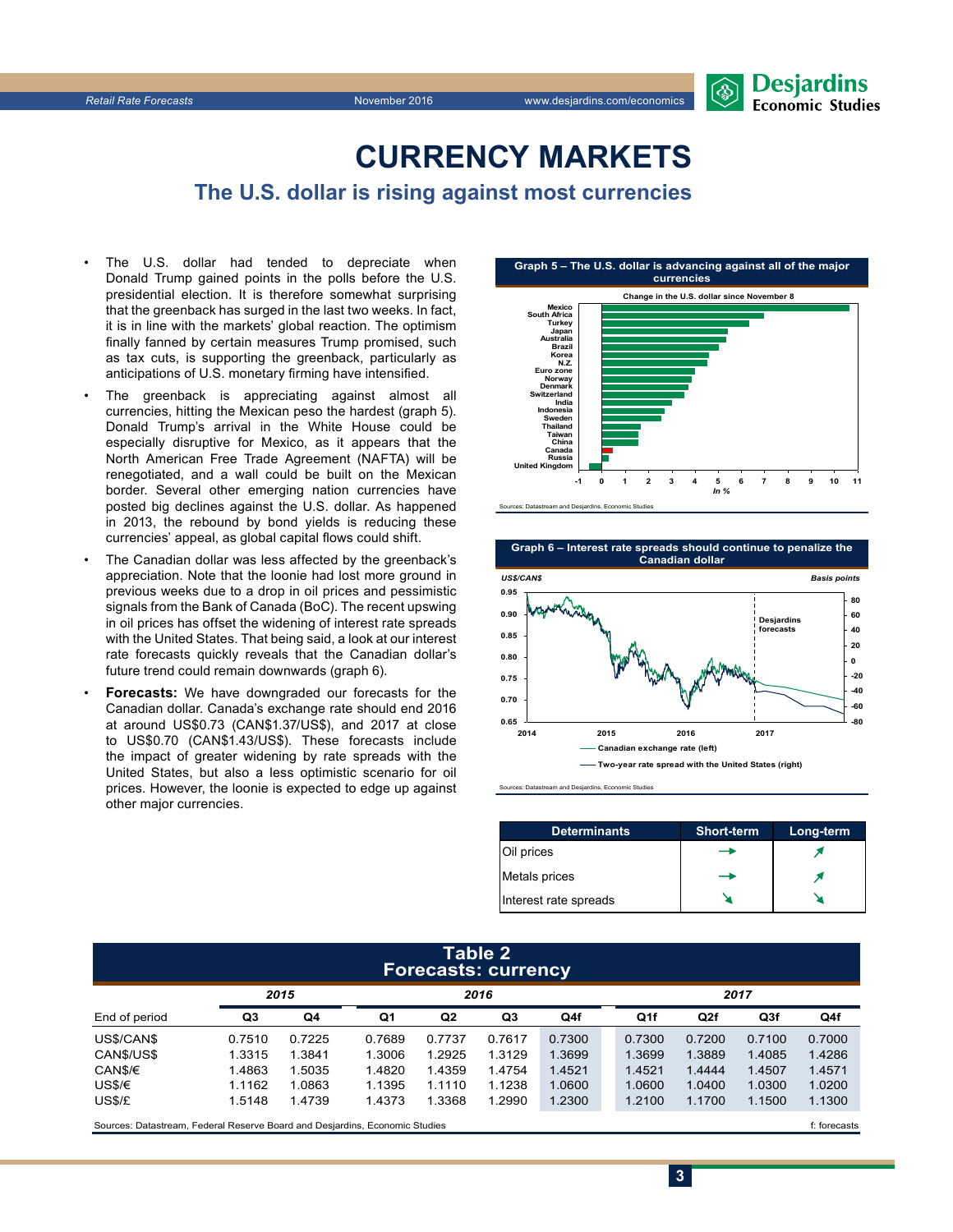

### **ASSET CLASSES RETURN**

**North America's stock markets applaud Trump's election**

- **• Most observers were expecting a Trump win to trigger a surge in anxiety that would hurt the markets.**  Nonetheless, stock markets received the outcome enthusiastically. At the time of writing, the main U.S. indexes were in record territory. Bank securities sounded the charge. The S&P 500's financial component is up 12.0% since the election, galvanized by the prospects of deregulation. The industrial (7.0%) and energy (5.0%) sectors follow suit, banking on infrastructure projects and Trump's desire to make the United States even more energy-independent. The euphoria is not limited to the United States. The Japanese stock market is up 6.8%. The S&P/TSX has gained 2.9%, and the Euro Stoxx 600 is up 2.1% since the election. This contrasts sharply with the situation in the emerging markets (graph 7). The MSCI index for these countries is down 5.0% since November 8. The U.S. dollar advance that accompanied the election put substantial pressure on the currencies of many emerging nations (graph 8), fostering a flight of capital.
- **• The robustness of stock markets in developed nations is remarkable, particularly against the backdrop of a spike in bond yields that eclipsed the early days of the 2013 taper tantrum.** Could the rejuvenated optimism about the profit outlook under Trump be supplanting the rate effect? If so, next year could see somewhat of a return to reality, when the U.S. government's direction becomes clear. Already, Trump's hostile stance on free trade could give some U.S. businesses headaches. Imposing tariffs could increase input costs (graph 9) and decrease profitability, particularly for goods-producing activity. The crackdown on illegal immigration could decrease the pool of available labour just when the economy seems to be closing in on full employment. This means higher labour costs for some businesses. On the other hand, a less restrictive regulatory context and the end of the Congress showdowns that marked the Obama era are more positive factors. All in all, keep in mind that the markets could be very volatile in the coming months. For now, our targets have not changed. Following this year's 9.5% gain, the S&P 500 could show more modest growth of around 8.5% next year.
- **• For the Canadian stock market, we are raising our return target to 16.0% for this year, as the index continues to post surprises.** Yet, Canada's economic situation remains highly uncertain. The U.S. president-elect seems to have a strong aversion to the North American Free Trade Agreement (NAFTA) and, if renegotiating the agreement does not work out, the President can terminate it without going through Congress. Although his election campaign recriminations were primarily aimed at Mexico, Trump is unlikely to give Canada a free ride. During the campaign, he mentioned the "big-league" trade deficit with Canada. His transition team is threatening to restore the country-of-origin labelling rules, which could affect beef exporters. The desire to bring lumber into the NAFTA renegotiations could also be







erg and Desjardins, Economic Studie